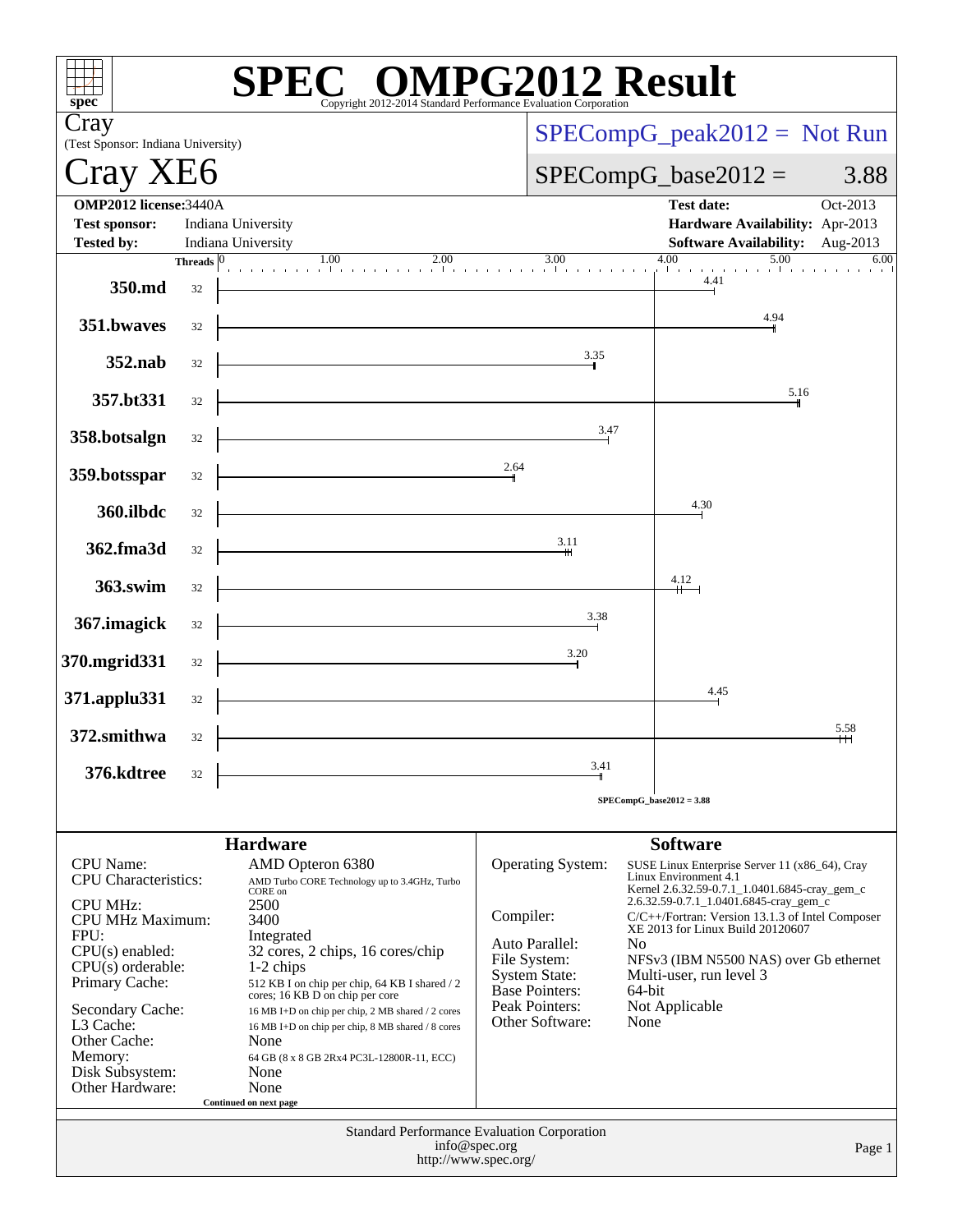| spec <sup>®</sup>                                                                                                      |                                              |                                             |                                                     |                        |               | SPECOMPG2012 Result                                                                                                                                                                                                                                                                                                                                                                                                                     |               |                                                                                                               |                        |              |                                                                                                                                                   |              |                |              |
|------------------------------------------------------------------------------------------------------------------------|----------------------------------------------|---------------------------------------------|-----------------------------------------------------|------------------------|---------------|-----------------------------------------------------------------------------------------------------------------------------------------------------------------------------------------------------------------------------------------------------------------------------------------------------------------------------------------------------------------------------------------------------------------------------------------|---------------|---------------------------------------------------------------------------------------------------------------|------------------------|--------------|---------------------------------------------------------------------------------------------------------------------------------------------------|--------------|----------------|--------------|
| Cray<br>(Test Sponsor: Indiana University)                                                                             |                                              |                                             |                                                     |                        |               |                                                                                                                                                                                                                                                                                                                                                                                                                                         |               |                                                                                                               |                        |              | $SPECompG_peak2012 = Not Run$                                                                                                                     |              |                |              |
| Cray XE <sub>6</sub>                                                                                                   |                                              |                                             |                                                     |                        |               |                                                                                                                                                                                                                                                                                                                                                                                                                                         |               | $SPECompG_base2012 =$                                                                                         |                        |              |                                                                                                                                                   |              |                | 3.88         |
| <b>OMP2012 license: 3440A</b><br>Indiana University<br><b>Test sponsor:</b><br>Indiana University<br><b>Tested by:</b> |                                              |                                             |                                                     |                        |               |                                                                                                                                                                                                                                                                                                                                                                                                                                         |               | Oct-2013<br><b>Test date:</b><br>Hardware Availability: Apr-2013<br><b>Software Availability:</b><br>Aug-2013 |                        |              |                                                                                                                                                   |              |                |              |
| <b>Base Threads Run:</b><br>Minimum Peak Threads:<br><b>Maximum Peak Threads:</b>                                      |                                              | $\overline{a}$                              | 32<br>$\mathord{\hspace{1pt}\text{--}\hspace{1pt}}$ |                        |               |                                                                                                                                                                                                                                                                                                                                                                                                                                         |               |                                                                                                               |                        |              |                                                                                                                                                   |              |                |              |
| <b>Results Table</b>                                                                                                   |                                              |                                             |                                                     |                        |               |                                                                                                                                                                                                                                                                                                                                                                                                                                         |               |                                                                                                               |                        |              |                                                                                                                                                   |              |                |              |
|                                                                                                                        |                                              |                                             |                                                     | <b>Base</b>            |               |                                                                                                                                                                                                                                                                                                                                                                                                                                         |               |                                                                                                               |                        |              | <b>Peak</b>                                                                                                                                       |              |                |              |
| <b>Benchmark</b><br>350.md                                                                                             | <b>Threads</b> Seconds<br>32                 | 1048                                        | Ratio<br>4.42                                       | <b>Seconds</b><br>1049 | Ratio<br>4.41 | <b>Seconds</b><br>1050                                                                                                                                                                                                                                                                                                                                                                                                                  | Ratio<br>4.41 |                                                                                                               | <b>Threads Seconds</b> | <b>Ratio</b> | <b>Seconds</b>                                                                                                                                    | <b>Ratio</b> | <b>Seconds</b> | <b>Ratio</b> |
| 351.bwaves                                                                                                             | 32                                           | 917                                         | 4.94                                                | 915                    | 4.95          | 917                                                                                                                                                                                                                                                                                                                                                                                                                                     | 4.94          |                                                                                                               |                        |              |                                                                                                                                                   |              |                |              |
|                                                                                                                        |                                              |                                             |                                                     |                        |               |                                                                                                                                                                                                                                                                                                                                                                                                                                         |               |                                                                                                               |                        |              |                                                                                                                                                   |              |                |              |
| 352.nab                                                                                                                | 32                                           | 1164                                        | 3.34                                                | 1162                   | 3.35          | 1161                                                                                                                                                                                                                                                                                                                                                                                                                                    | 3.35          |                                                                                                               |                        |              |                                                                                                                                                   |              |                |              |
| 357.bt331                                                                                                              | 32                                           | 917                                         | 5.17                                                | 918                    | 5.16          | 920                                                                                                                                                                                                                                                                                                                                                                                                                                     | 5.15          |                                                                                                               |                        |              |                                                                                                                                                   |              |                |              |
| 358.botsalgn                                                                                                           | 32                                           | 1252                                        | 3.47                                                | 1252                   | 3.47          | 1252                                                                                                                                                                                                                                                                                                                                                                                                                                    | 3.47          |                                                                                                               |                        |              |                                                                                                                                                   |              |                |              |
| 359.botsspar                                                                                                           | 32                                           | 1999                                        | 2.63                                                | 1992                   | 2.64          | 1992                                                                                                                                                                                                                                                                                                                                                                                                                                    | 2.64          |                                                                                                               |                        |              |                                                                                                                                                   |              |                |              |
| 360.ilbdc                                                                                                              | 32                                           | 827                                         | 4.30                                                | 827                    | 4.30          | 827                                                                                                                                                                                                                                                                                                                                                                                                                                     | 4.31          |                                                                                                               |                        |              |                                                                                                                                                   |              |                |              |
| 362.fma3d                                                                                                              | 32                                           | 1221                                        | <u>3.11</u>                                         | 1230                   | 3.09          | 1210                                                                                                                                                                                                                                                                                                                                                                                                                                    | 3.14          |                                                                                                               |                        |              |                                                                                                                                                   |              |                |              |
| 363.swim                                                                                                               | 32                                           | 1058                                        | 4.28                                                | 1099                   | 4.12          | 1109                                                                                                                                                                                                                                                                                                                                                                                                                                    | 4.08          |                                                                                                               |                        |              |                                                                                                                                                   |              |                |              |
| 367.imagick                                                                                                            | 32                                           | 2081                                        | 3.38                                                | 2083                   | 3.37          | 2082                                                                                                                                                                                                                                                                                                                                                                                                                                    | 3.38          |                                                                                                               |                        |              |                                                                                                                                                   |              |                |              |
| 370.mgrid331                                                                                                           | 32                                           | 1382                                        | 3.20                                                | 1383                   | 3.20          | 1380                                                                                                                                                                                                                                                                                                                                                                                                                                    | 3.20          |                                                                                                               |                        |              |                                                                                                                                                   |              |                |              |
| 371.applu331                                                                                                           | 32                                           | 1362                                        | 4.45                                                | 1362                   | 4.45          | 1361                                                                                                                                                                                                                                                                                                                                                                                                                                    | 4.45          |                                                                                                               |                        |              |                                                                                                                                                   |              |                |              |
| 372.smithwa                                                                                                            | 32                                           | 960                                         | 5.58                                                | 952                    | 5.63          | 969                                                                                                                                                                                                                                                                                                                                                                                                                                     | 5.53          |                                                                                                               |                        |              |                                                                                                                                                   |              |                |              |
| 376.kdtree                                                                                                             | 32                                           | 1320                                        | 3.41                                                | 1319                   | 3.41          | 1325                                                                                                                                                                                                                                                                                                                                                                                                                                    | 3.40          |                                                                                                               |                        |              |                                                                                                                                                   |              |                |              |
|                                                                                                                        |                                              |                                             |                                                     |                        |               |                                                                                                                                                                                                                                                                                                                                                                                                                                         |               |                                                                                                               |                        |              | Results appear in the order in which they were run. Bold underlined text indicates a median measurement.                                          |              |                |              |
|                                                                                                                        | some common utilities.<br>From /proc/cpuinfo | 2 "physical id"s (chips)<br>32 "processors" |                                                     |                        |               | <b>Platform Notes</b><br>Sysinfo program /N/soft/mason/omp2012-1.0/omp2012_br2/Docs/sysinfo<br>\$Rev: 395 \$ \$Date:: 2012-07-25 #\$ 8f8c0fe9e19c658963a1e67685e50647<br>running on nid00013 Fri Oct 25 08:47:32 2013<br>This section contains SUT (System Under Test) info as seen by<br>To remove or add to this section, see:<br>http://www.spec.org/omp2012/Docs/config.html#sysinfo<br>model name : AMD Opteron(tm) Processor 6380 |               |                                                                                                               |                        |              | cores, siblings (Caution: counting these is hw and system dependent. The<br>following excerpts from /proc/cpuinfo might not be reliable. Use with |              |                |              |
|                                                                                                                        | caution.)<br>cache size : 2048 KB            | cpu cores : 16<br>siblings : 16             |                                                     |                        |               | physical 0: cores 0 1 2 3 4 5 6 7<br>physical 1: cores 0 1 2 3 4 5 6 7                                                                                                                                                                                                                                                                                                                                                                  |               |                                                                                                               |                        |              |                                                                                                                                                   |              |                |              |
|                                                                                                                        |                                              |                                             |                                                     |                        |               | Continued on next page<br>Standard Performance Evaluation Corporation                                                                                                                                                                                                                                                                                                                                                                   |               |                                                                                                               |                        |              |                                                                                                                                                   |              |                |              |
|                                                                                                                        |                                              |                                             |                                                     |                        |               |                                                                                                                                                                                                                                                                                                                                                                                                                                         | info@spec.org |                                                                                                               |                        |              |                                                                                                                                                   |              |                | Page:        |

<http://www.spec.org/>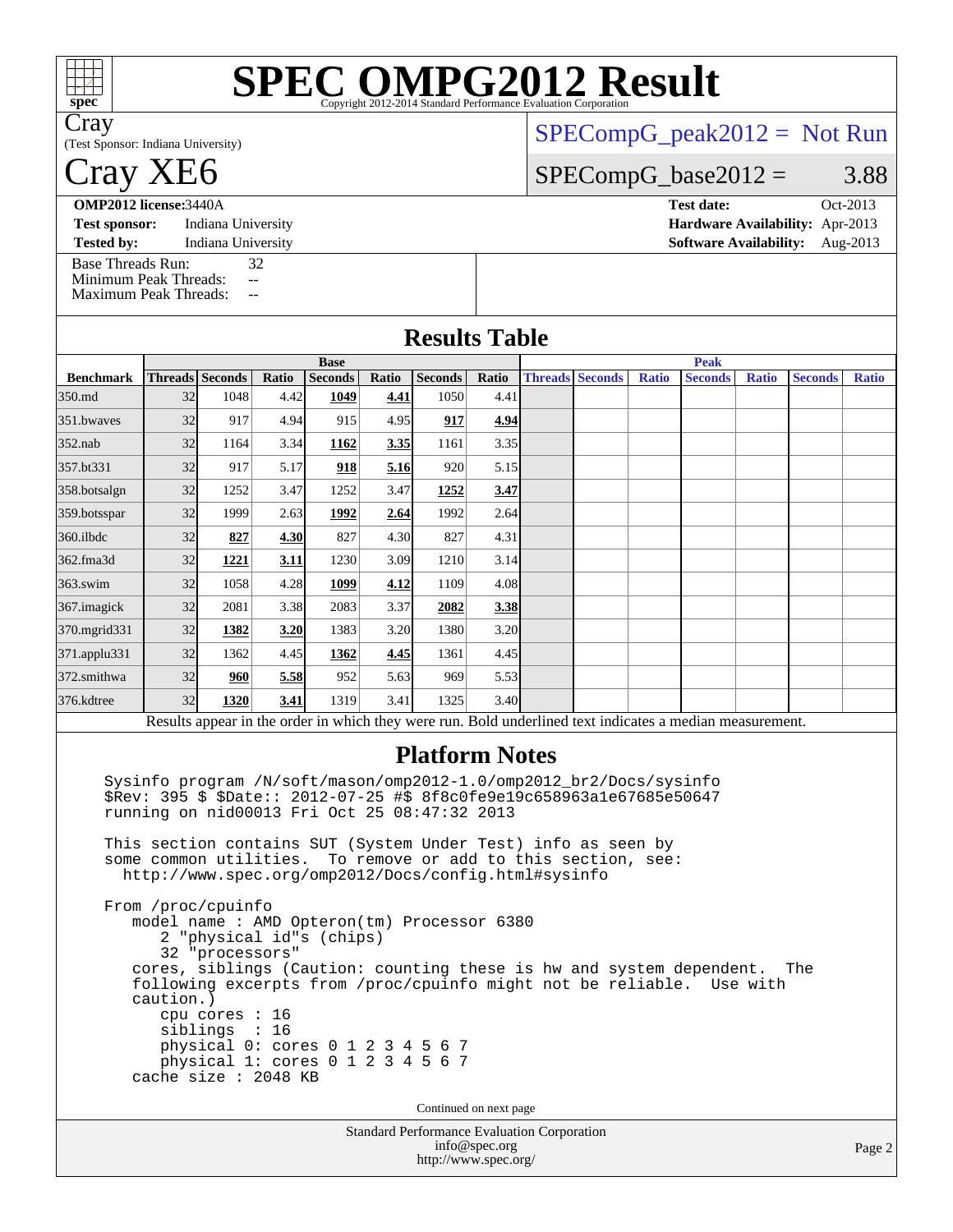

# **[SPEC OMPG2012 Result](http://www.spec.org/auto/omp2012/Docs/result-fields.html#SPECOMPG2012Result)**

(Test Sponsor: Indiana University) Cray

 $SPECompG_peak2012 = Not Run$  $SPECompG_peak2012 = Not Run$ 

 $SPECompG_base2012 = 3.88$  $SPECompG_base2012 = 3.88$ 

## ray XE6

**[Test sponsor:](http://www.spec.org/auto/omp2012/Docs/result-fields.html#Testsponsor)** Indiana University **[Hardware Availability:](http://www.spec.org/auto/omp2012/Docs/result-fields.html#HardwareAvailability)** Apr-2013 **[Tested by:](http://www.spec.org/auto/omp2012/Docs/result-fields.html#Testedby)** Indiana University **[Software Availability:](http://www.spec.org/auto/omp2012/Docs/result-fields.html#SoftwareAvailability)** Aug-2013

**[OMP2012 license:](http://www.spec.org/auto/omp2012/Docs/result-fields.html#OMP2012license)**3440A **[Test date:](http://www.spec.org/auto/omp2012/Docs/result-fields.html#Testdate)** Oct-2013

#### **[Platform Notes \(Continued\)](http://www.spec.org/auto/omp2012/Docs/result-fields.html#PlatformNotes)**

From /proc/meminfo<br>MemTotal: 66178284 kB HugePages\_Total: 0<br>Hugepagesize: 2048 kB Hugepagesize: /usr/bin/lsb\_release -d SUSE Linux Enterprise Server 11 (x86\_64) From /etc/\*release\* /etc/\*version\* SuSE-release: SUSE Linux Enterprise Server 11 (x86\_64) VERSION = 11 PATCHLEVEL = 1 mazama-release: Mazama Wed Oct 31 02:36:27 CDT 2012 on hssbld0 by bwdev lsb-cray-mazama-7.0.0 uname -a: Linux nid00013 2.6.32.59-0.7.1\_1.0401.6845-cray\_gem\_c #1 SMP Thu Nov 15 00:24:59 UTC 2012 x86\_64 x86\_64 x86\_64 GNU/Linux SPEC is set to: /N/soft/mason/omp2012-1.0/omp2012\_br2 Filesystem Type Size Used Avail Use% Mounted on /N/soft dvs 1.7T 1.5T 111G 94% /N/soft Cannot run dmidecode; consider saying 'chmod +s /usr/sbin/dmidecode' (End of data from sysinfo program)

#### **[General Notes](http://www.spec.org/auto/omp2012/Docs/result-fields.html#GeneralNotes)**

 Environment: KMP\_SCHEDULE=static,balanced KMP\_BLOCKTIME=infinite KMP\_LIBRARY=throughput KMP\_STACKSIZE=31m ENV\_OMP\_NESTED=FALSE OMP\_NESTED=FALSE OMP\_DYNAMIC=FALSE OMP\_NUM\_THREADS=32 threads = 32

## **[Base Compiler Invocation](http://www.spec.org/auto/omp2012/Docs/result-fields.html#BaseCompilerInvocation)**

[C benchmarks](http://www.spec.org/auto/omp2012/Docs/result-fields.html#Cbenchmarks): [icc](http://www.spec.org/omp2012/results/res2013q4/omp2012-20131111-00041.flags.html#user_CCbase_intel_icc_a87c68a857bc5ec5362391a49d3a37a6)

Continued on next page

Standard Performance Evaluation Corporation [info@spec.org](mailto:info@spec.org) <http://www.spec.org/>